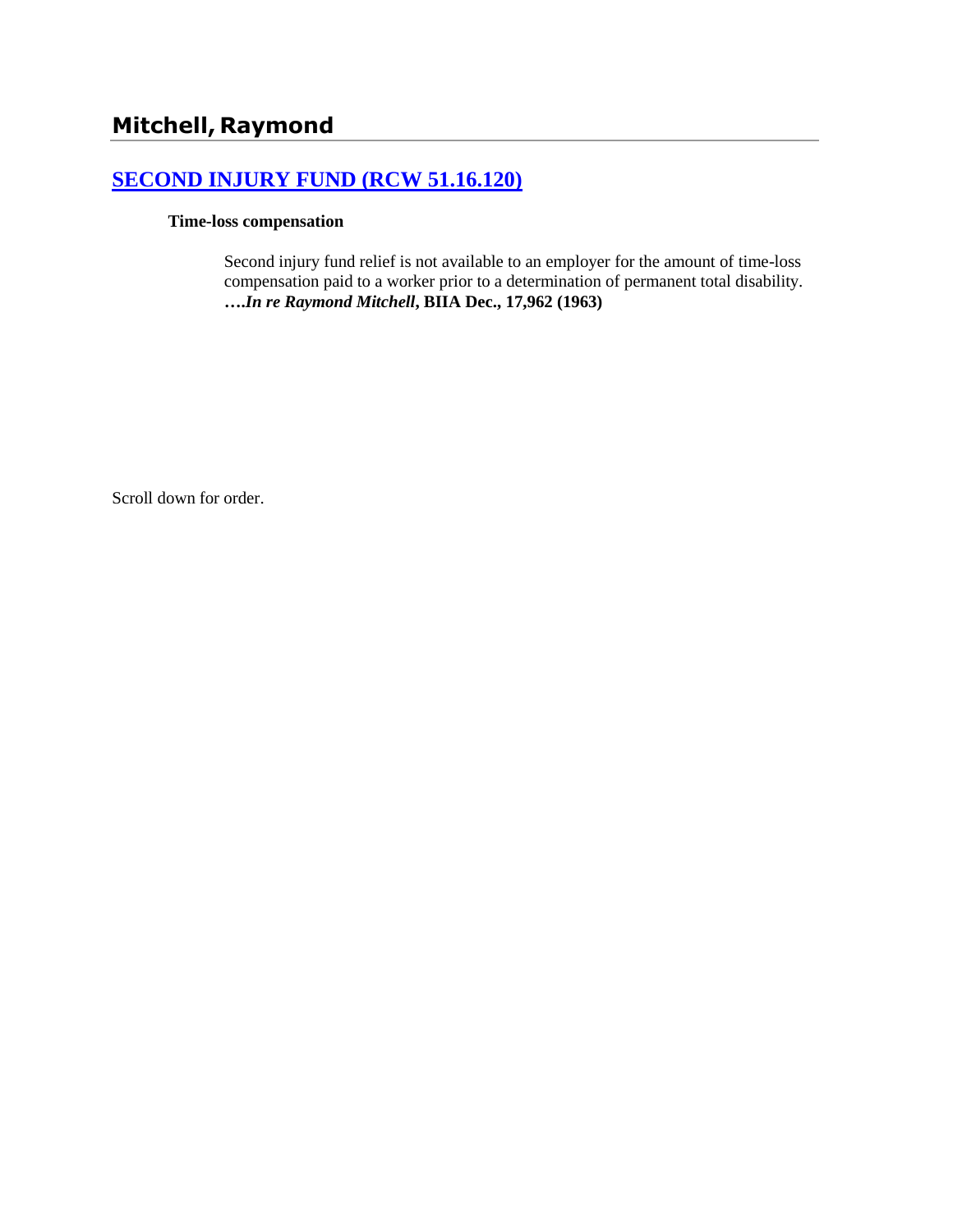#### **BEFORE THE BOARD OF INDUSTRIAL INSURANCE APPEALS STATE OF WASHINGTON**

**)**

# **IN RE: RAYMOND MITCHELL ) DOCKET NO. 17,962**

**CLAIM NO. C-632176 ) DECISION AND ORDER**

APPEARANCES:

Employer, Perham Fruit Company, by Velikanje & Moore, per E. F. Velikanje

Department of Labor and Industries, by The Attorney General, per John Martin and Kenneth E. Phillipps, Assistants

This is an appeal filed by the employer, Perham Fruit Company, on June 5, 1962, from a determination of the supervisor of industrial insurance communicated to the employer by letter dated May 14, 1962, charging the employer's cost experience with the sum of \$11,500.00 pursuant to the provisions of R.C.W. 51.16.020, less the sum of \$3,754.15 previously charged for time-loss compensation paid to the workman. **REVERSED AND REMANDED**.

### **DECISION**

On April 18, 1962, the supervisor of industrial insurance issued an order classifying the claimant, Raymond Mitchell, as a totally and permanently disabled workman due to the injury for which this claim was filed, and placing him on the pension rolls. Subsequently, by letter dated May 14, 1962, the supervisor advised the employer that the pension reserve required for this claim amounted to \$17,773.65 and that its cost experience was being charged with the sum of \$11,500.00 in accordance with the provisions of R.C.W. 51.16.020, less time-loss compensation in the sum of \$3,754.15 previously paid to the claimant and charged against the employer's account, making an additional charge of \$7,745.85.

No appeal was taken by the employer from the supervisor's order of April 18, 1962, placing the claimant on the pension rolls, but on June 5, 1962, the employer filed an appeal from the assessment of charges as set forth in the supervisor's letter of May 14, 1962, alleging that the permanent partial disability suffered by the claimant "due solely to the injury for which this claim was filed, would be 25% of the amputation value of the leg below the knee," and praying that "the department of labor and industry directive be reversed, and that the employer be charged only 25% of the statutory charge and that the balance, or 75% be charged to second-injury fund."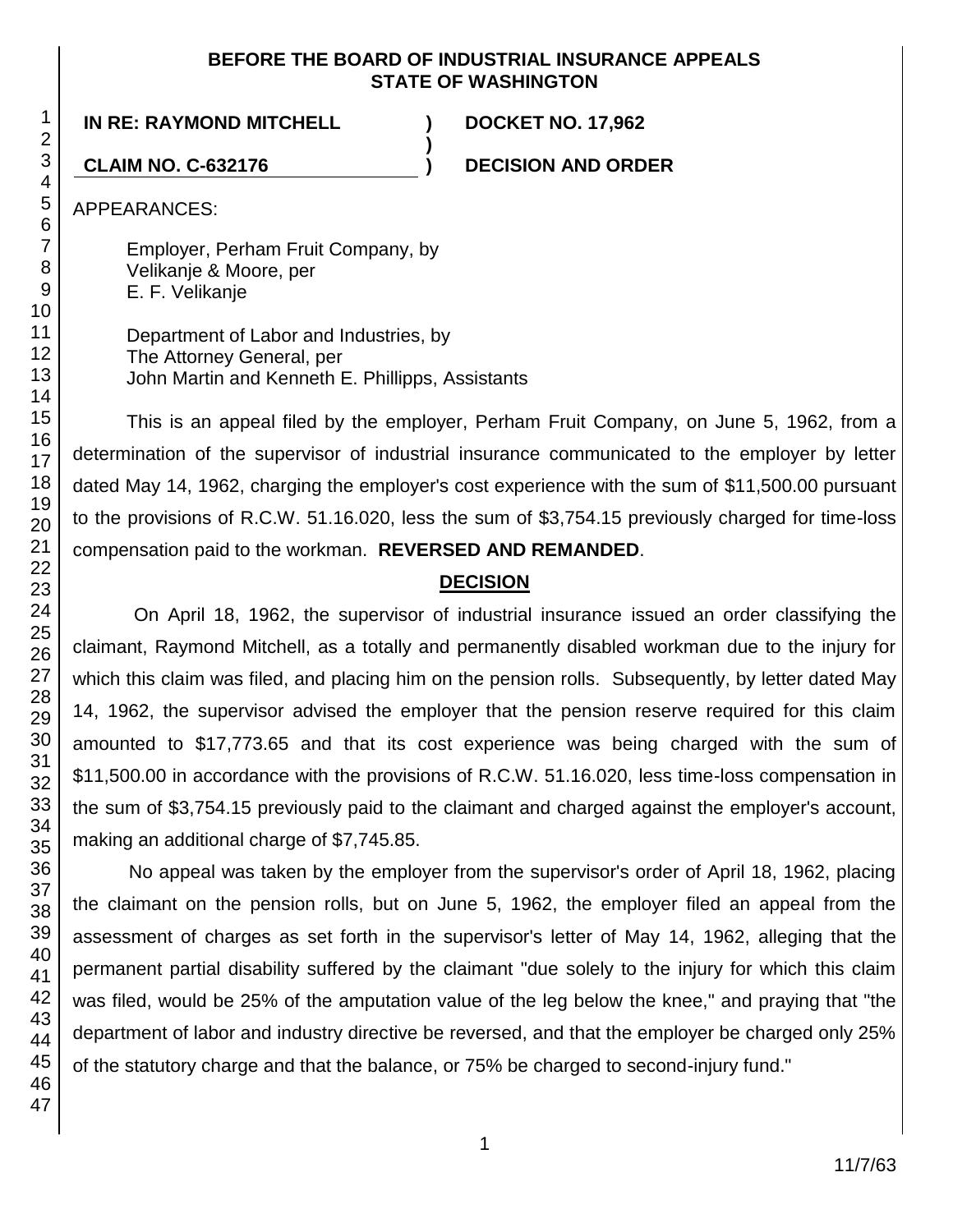On July 19, 1963, Hearing Examiner J. C. Bolinger, issued a Proposed Decision and Order sustaining the department's decision, based on a finding that "the workman had sustained no previous bodily infirmity or disability from any previous injury or disease, prior to October 2, 1959, which contributed to his total, permanent disability." On August 1, 1963, the employer filed a statement of exceptions, contending that the above-quoted finding was directly contrary to the only medical evidence in file, which was to the effect that the claimant had a pre-existing circulatory deficiency which precluded surgery to improve the claimant's condition due to his injury; that of the only two medical witnesses who testified, one stated "That without this bodily infirmity, in his opinion, the bodily injury would have resulted in a twenty-five percent (25%) permanent partial disability and about eight (8) months' time-loss compensation as compared to a permanent disability at complete time-loss," and that the other, "testified to the same effect that the claimant had a vascular disease, and that without this bodily infirmity, the claimant would have received a twenty percent (20%) permanent partial disability as a result of the injury, and would have had a time-loss of approximately six(6) months, as compared to a permanent partial disability and a complete time-loss."

It is apparent that the prayer in the employer's notice of appeal "That the employer be charged only 25% of the statutory charge and that the balance, or 75% be charged to the second injury fund," involves a misconception of the provisions of the so-called second-injury fund statute, which reads as follows:

> "Whenever a workman has sustained a previous bodily infirmity or disability from any previous injury or disease and shall suffer a further injury or disease in employment covered by this title and become totally and permanently disabled from the combined effects thereof, then the accident cost rate of the employer at the time of said further injury of disease shall be charged only with the accident cost which would have resulted solely from said further injury or disease, had there been no pre-existing disability, and which accident cost shall be based upon an evaluation of the disability by medical experts. The difference between the charge thus assessed to the employer at the time of said further injury or disease and the total cost of the pension reserve shall be assessed against the second injury account."

Under this statute, the employer's cost experience should be charged only with the monetary amount of the permanent partial disability which would have resulted solely from the injury and the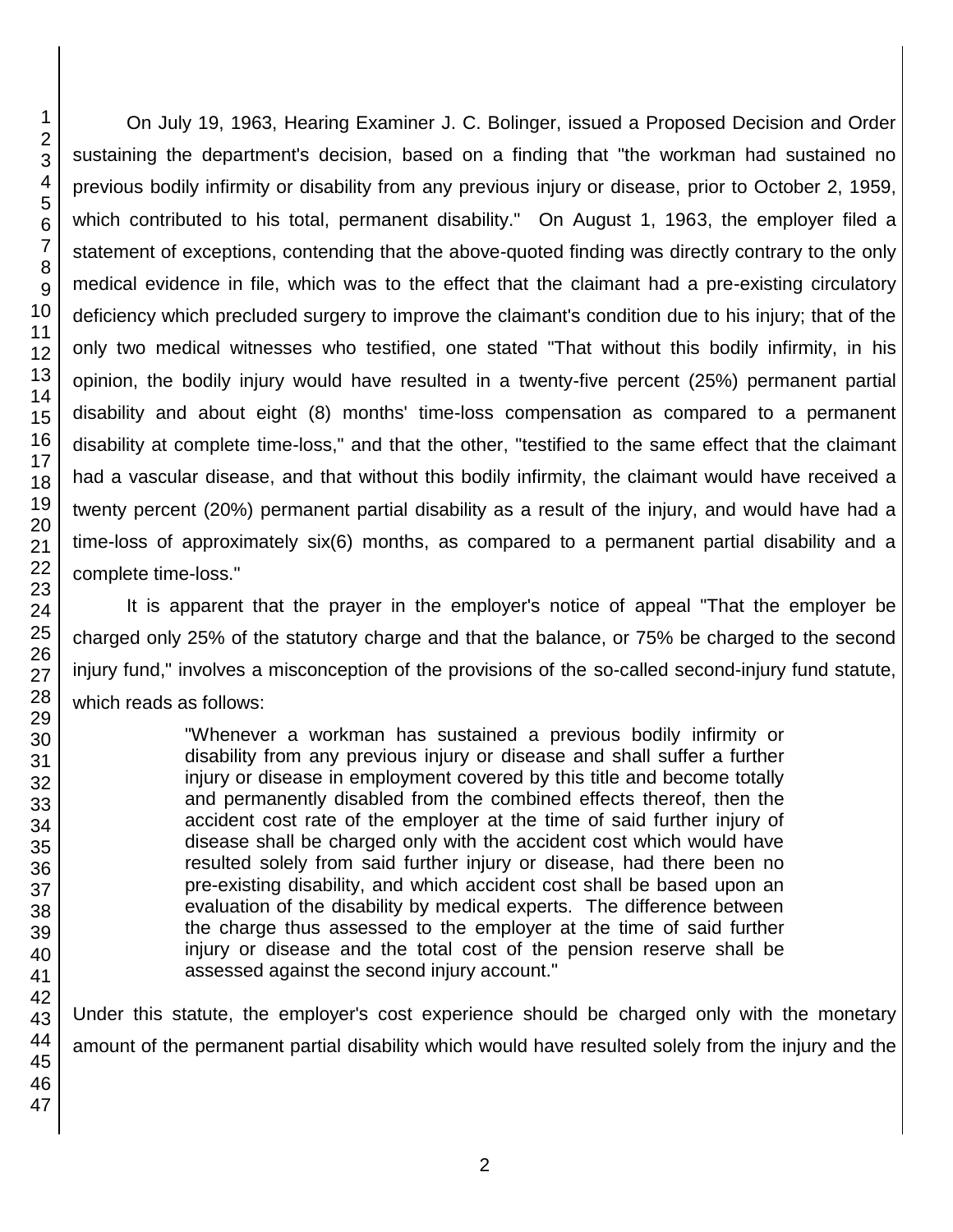difference between that amount and the cost of the pension reserve, computed under the provisions of R.C.W. 51.16.020, should be charged against the second-injury account.

In the instant case, it is undisputed that the claimant was suffering from a pre-exisiting vascular disease, or circulatory impairment, prior to his injury of October 2, 1959, and that he became totally permanently disabled as a result of the "combined effects" of the injury and his preexisting condition. Dr. Lugar, the claimant's attending physician, expressed the opinion that without the pre-existing infirmity, the claimant "would still have a 25% permanent partial disability as if his leg were off at or above the knee." While Dr. Angland expressed opinion that if it had not been for the "pre-existing vascular problem," the claimant's disability would probably be from "20 to 25% as compared to the amputation below the knee," he also stated that, as he had only seen the claimant on one occasion, he felt that Dr. Lugar was in a better position to evaluate the claimant's disability.

While the statement in the hearing examiner's proposed decision and order that "there is no evidence in this case of any pre-existing disability," is correct in the sense that there was no affirmative evidence as to what symptoms, if any, were produced by the pre-existing vascular condition, it must necessarily be inferred from the medical evidence that the claimant became totally permanently disabled as the result of the "combined effects" of this pre-existing condition and his injury, that there was a pre-existing disability. In this connection, it may be pointed out that this is not a case in which an injury lighted up or aggravated a pre-existing non-symptomatic nondisabling condition resulting in a disability, which under the rule laid down in the case of Miller v. Department of Labor and Industries, 200 Wash. 674, would be attributable to the injury, rather than the pre-existing condition. On the contrary, in this case, the medical evidence indicates that the pre-existing condition, simply made the condition due to the injury more disabling.

As heretofore noted, the employer requested in his notice of appeal that it "be charged only 25% of the statutory charge and that the balance, or 75%, be charged to the second-injury fund," and no mention was made therein to the question of time-loss compensation. However, at the conclusion of the hearing in this matter, counsel for the employer advanced the contention that the second-injury fund statute was also applicable to time-loss compensation and that the employer's cost experience should only be charged with such time-loss compensation as would have resulted in this case had it not been for the pre-existing disease or infirmity and that the difference should be charged to the second-injury fund.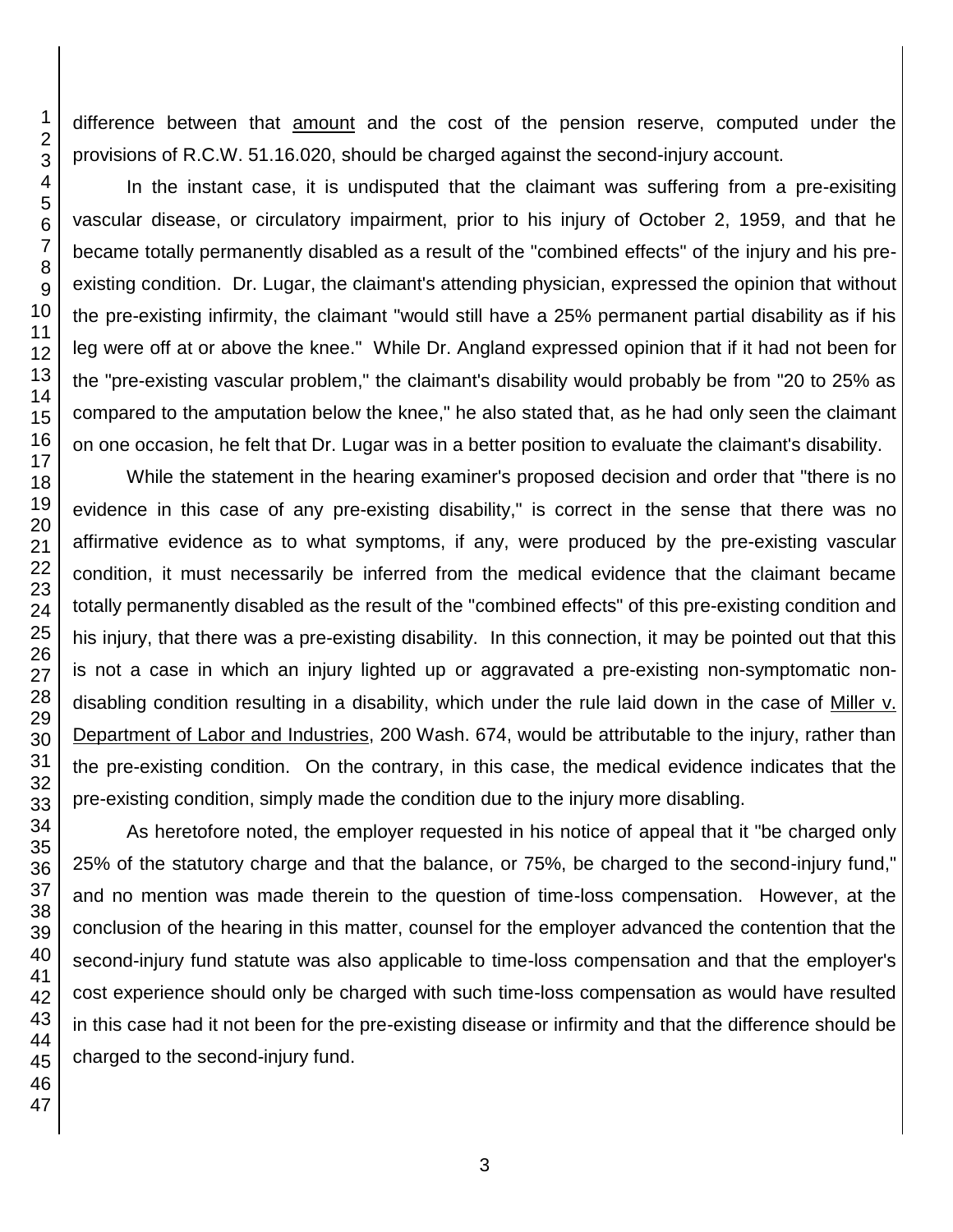Dr. Lugar testified that the claimant was totally disabled during the period from October 2, 1959 to April 18, 1962, and that this disability was "related" to his injury of October 2, 1959, and in a letter, dated May 18, 1962, to the employer's representative, Dr. Lugar estimated that "Under ordinary circumstances," the claimant "would probably have had eight months time-loss as the result of this injury."

Assuming that but for the claimant's pre-existing infirmities he would only have been totally temporarily disabled for a period of eight months due to his injury, it is also true that he was totally temporarily disabled during the entire period in question as the proximate result of his 1959 injury, that he would not have been totally temporarily disabled at all but for that injury, that his time-loss compensation when paid was properly charged against this employer's cost experience and that no appeal was taken from the orders paying such time-loss compensation and the resultant charges against his cost experience.

It is also clear that if the combined effects of the claimant's 1959 injury and pre-existing condition had resulted in greater permanent disability short of total permanent disability, the entire amount of time-loss compensation paid to the claimant would have properly been charged against the employer's cost experience, as the second-injury account statute is applicable only in cases involving total permanent disability.

The second-injury account statute, as above quoted, comes into play only when a workman is classified as totally, permanently disabled, and it seems apparent that its entire intent and purpose is to apportion the cost of the pension reserve between the employer at the time of the second or further injury and the second injury account. The pension reserve covers only the cost resulting from the classification of a workman as totally permanently disabled, which, were it not for the statute, would be charged entirely against the employer in addition to charges previously assessed. It necessarily follows, therefore, that the phrase "accident cost rate" as used in the statute above quoted refers only to the accident cost to be assessed as a result of such total, permanent disability classification, that is, such additional charges as would be assessed for permanent disability at the time the workman is classified as totally, permanently disabled.

For example, in the instant case, the pension reserve required as a result of this workman being classified as totally permanently disabled was \$17,773.65. Of this amount, under the second-injury account statute, the claimant's permanent partial disability due solely to his injury, computed on the basis of 25% of the amputation value of one leg above the knee, or \$1,593.75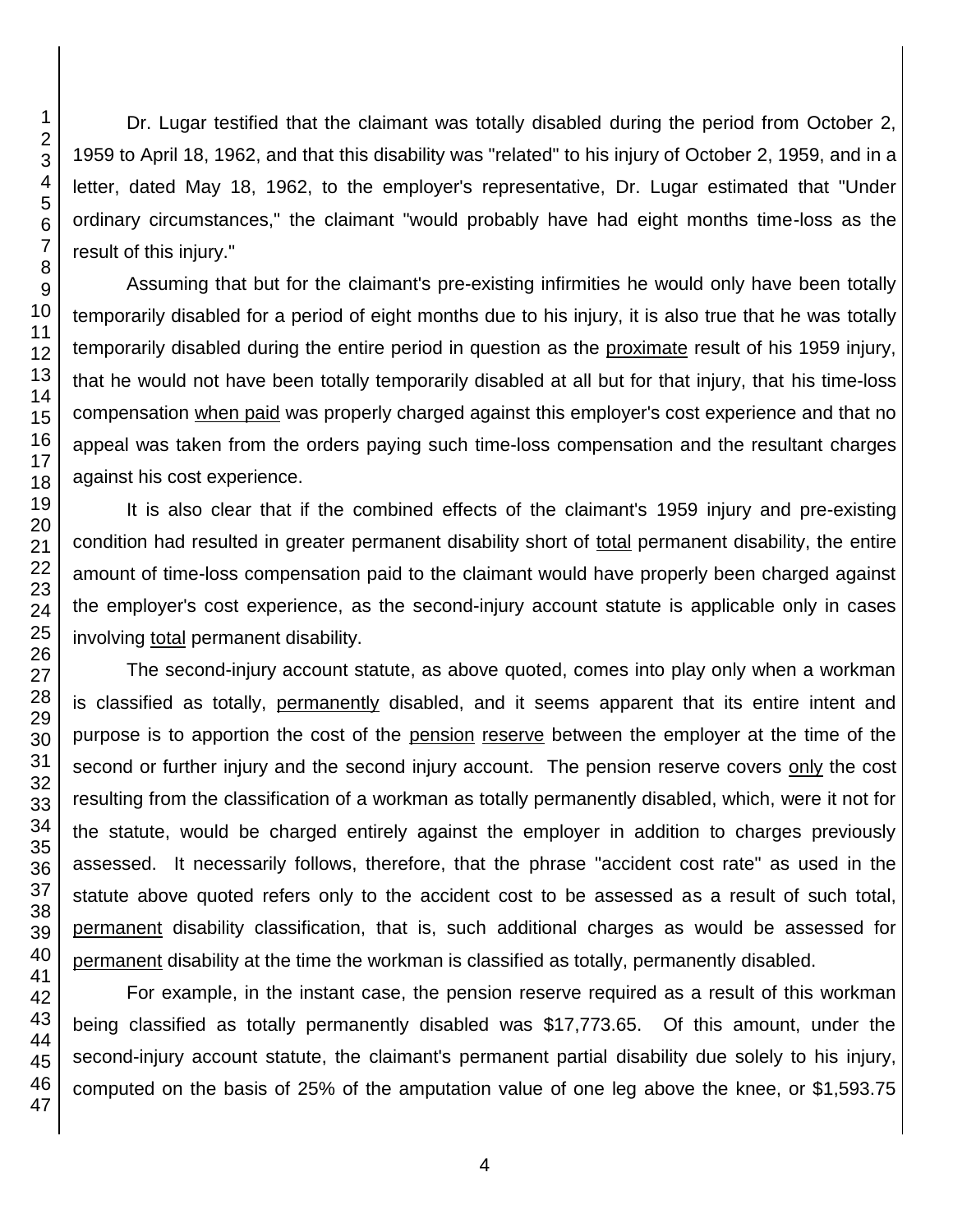would be charged against the employer's cost experience and the difference, amounting to \$16,179.90 would be charged against the second-injury fund. The difference between the amount of time-loss compensation actually paid the claimant and eight months time-loss compensation (which is the only amount the employer contends should be charged against his cost experience), amounts to \$2,754.15 and if this amount were charged against the second-injury account the total charge against the second-injury account would be \$18,934.05, which is in excess of the cost of the pension reserve. This obviously could not be in accordance with the intent of the statute which is to apportion the cost of the pension reserve.

We conclude, therefore, that the employer's cost experience in this case should be charged at an amount equal to 25% of the amputation value of one leg above the knee in addition to the charges previously made for time-loss compensation paid and that the difference between the additional charge of 25% of the amputation value of one leg at or above the knee and the cost of the pension reserve should be charged to the second-injury account.

#### **FINDINGS OF FACT**

In view of the foregoing, and after reviewing the entire record herein, the Board finds as follows:

1. The claimant, Raymond Mitchell, sustained an injury in the course of his employment with the Perham Fruit Company on October 2, 1959, when he fell from the rear end of a truck, landing on his left heel on a stone, resulting in a comminuted fracture of the os-calcis. His claim, based on this injury, was allowed, treatment provided, and time-loss compensation paid during the period from October 3, 1959 to April 5, 1962, pursuant to orders issued monthly by the supervisor of industrial insurance, in a total sum of \$3,754.15. On April 18, 1962, the supervisor issued an order classifying the claimant as a totally permanently disabled workman, and placing him on the pension rolls effective April 6, 1962. Thereafter, by letter dated May 14, 1962, the employer was advised that the pension reserve required for this claim amounted to \$17,773.65 and that a charge of \$7,745.85 was being made against this cost experience in addition to prior charges for timeloss compensation made in the sum of \$3,754.15, making a total charge in the sum of \$11,500.00 as provided for by R.C.W. 51.16.020. On June 5, 1962, the employer filed a notice of appeal from the assessment of charges outlined in the supervisor's letter of May 14, 1962, alleging that only 25% of the statutory charge should be assessed against his cost experience and that "the balance, or 75%, be charged to the secondinjury fund."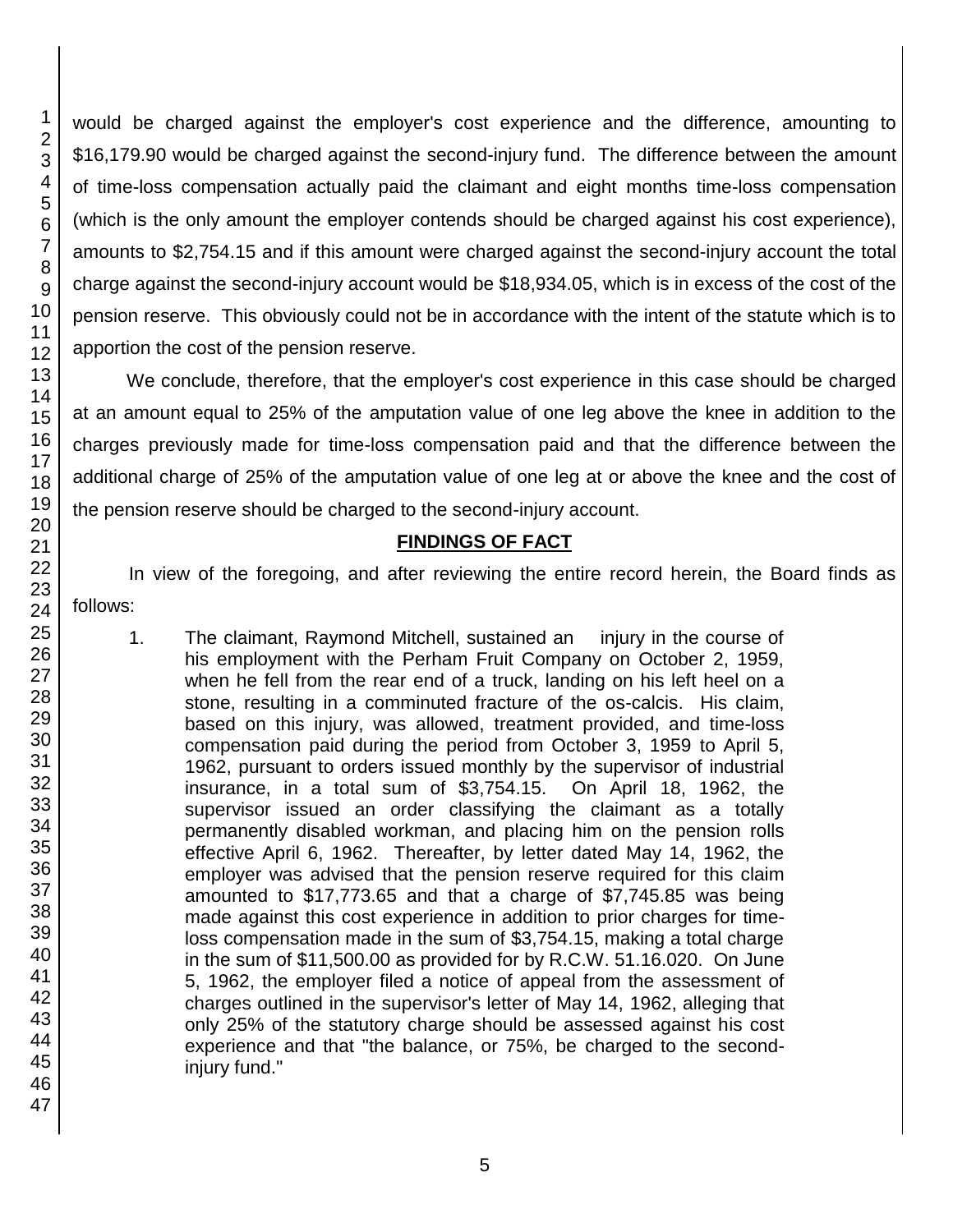- 2. On July 26, 1963, a hearing examiner of the Board issued a Proposed Decision and Order sustaining the supervisor's determination of assessment of charges communicated to the employer by his letter dated May 14, 1962, and the employer filed a statement of exceptions thereto within the time required by law.
- 3. The claimant was rendered totally permanently disabled due to his injury of October 2, 1959, superimposed upon and combined with a preexisting infirmity, diagnosed as vascular disease, or circulatory impairment; the claimant would not have been totally permanently disabled as the result of his injury of October 2, 1959, but for said preexisting condition and his permanent disability due solely to his October 2, 1959, was equal to 25% of the amputation value of one leg at or above the knee.
- 4. The claimant was totally temporarily disabled during the period from October 1959 to April 5, 1962 as a proximate result of his injury of October 2, 1959, and he would not have been totally temporarily disabled at all but for that injury, but it is estimated that had it not been for this pre-existing infirmities, he would only have been totally temporarily disabled for a period of approximately eight months.

# **CONCLUSIONS OF LAW**

Based on the foregoing findings of fact, the Board concludes:

- 1. This Board has jurisdiction of the parties and subject matter of this appeal.
- 2. Under provisions of R.C.W. 51.16.120, the cost of the pension reserve in this case should be apportioned by charging the employer's cost experience a sum equal to 25% of the amputation value of one leg at or above the knee, and the difference between such charge and the total cost of the pension reserve, should be assessed against the secondinjury account.
- 3. The determination of charges to be assessed against the employer's cost experience by the supervisor of industrial insurance as communicated to the employer by letter dated May 14, 1962, should be reversed and this matter should be remanded to the department of labor and industries with instructions to assess charges as outlined in Conclusion No. 2.

#### **ORDER**

Now, therefore, it is hereby ORDERED that the order of the supervisor of industrial insurance assessing charges against the cost experience of the employer herein as outlined in his letter to the employer dated May 14, 1962, be, and the same is hereby, reversed and this matter is

1